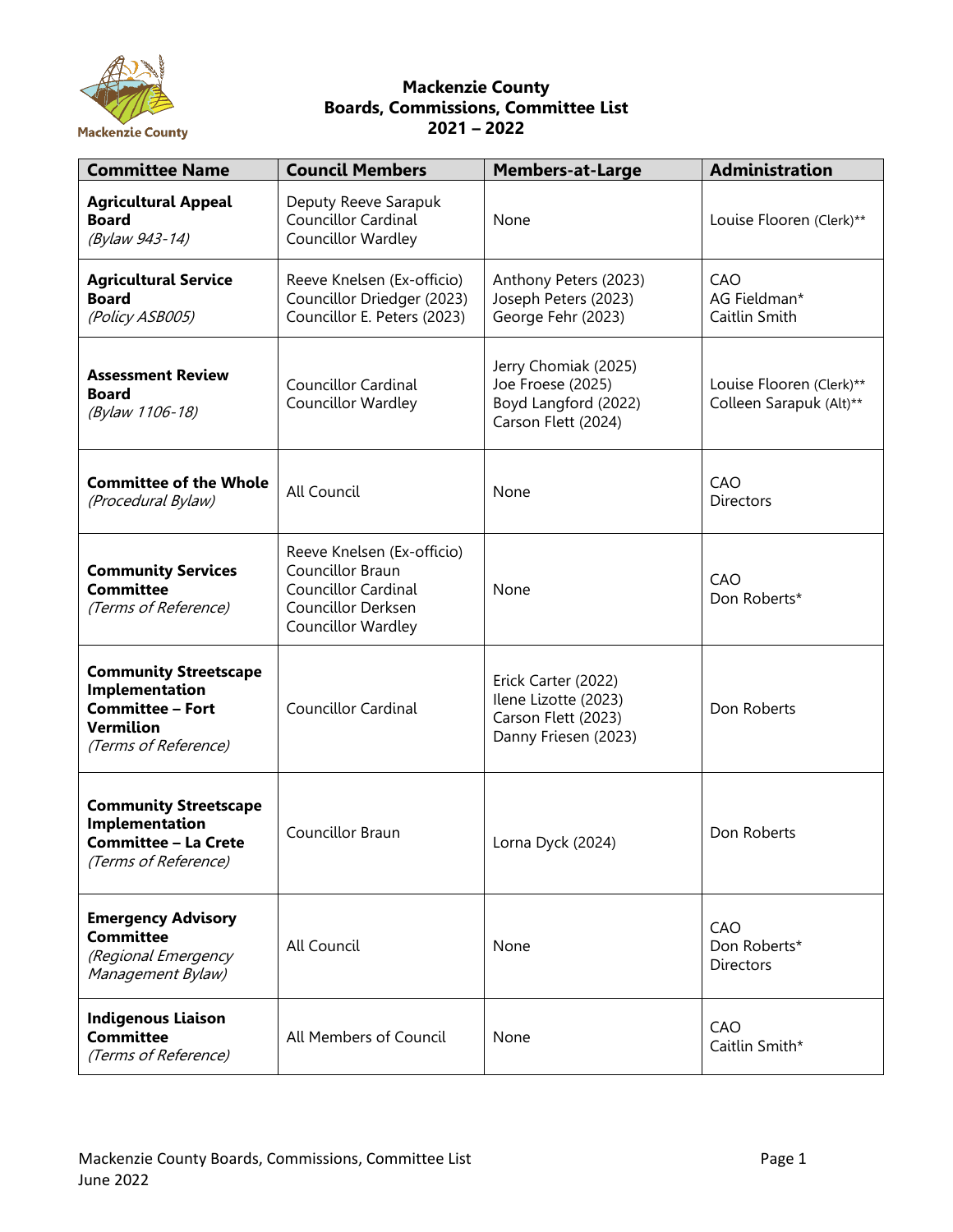| <b>Committee Name</b>                                                                                                          | <b>Council Members</b>                                                | <b>Members-at-Large</b>                                                                                                                                                   | <b>Administration</b>                             |
|--------------------------------------------------------------------------------------------------------------------------------|-----------------------------------------------------------------------|---------------------------------------------------------------------------------------------------------------------------------------------------------------------------|---------------------------------------------------|
| <b>Inter-Municipal</b><br><b>Planning Commission</b><br>(Bylaw 713-09)                                                         | Councillor Bateman<br>Councillor Driedger                             | Andrew O'Rourke (2022)                                                                                                                                                    | Caitlin Smith*                                    |
| <b>Inter-Municipal</b><br><b>Subdivision &amp;</b><br><b>Development Appeal</b><br><b>Board</b><br>(Bylaw 714-09)              | Councillor Wardley                                                    | Jerry Chomiak (2025)*<br>Joe Froese (2025)*<br>Ray Toews (2025)<br>Wally Schroeder (2023)<br>Karen Egge (2023)*<br>Denise van Rootselaar (2023)*<br>John Croken (2023)*   | Louise Flooren (Clerk)**<br>Colleen Sarapuk (Alt) |
| <b>Mackenzie Library Board</b><br>(Bylaw 150-98)                                                                               | <b>Councillor Cardinal</b><br>Councillor Wardley                      | Vacant (2023-HLR)<br>Sandra Neufeld (2023-LC)<br>Lorraine Peters (2023-Rural)<br>Tammie Mclean (2023-FV)<br>Kayla Wardley (2022-ZA)                                       | N/A                                               |
| <b>Municipal Planning</b><br><b>Commission</b><br>(Bylaw 563-06)                                                               | Councillor Bateman<br>Councillor Driedger                             | Erick Carter (2022-FV)<br>Willie Wieler (2022-LC)<br>Tim Driedger (2022)                                                                                                  | Caitlin Smith*                                    |
| <b>Northwest Alberta</b><br><b>Regional Emergency</b><br><b>Advisory Committee</b><br>(Regional Emergency<br>Management Bylaw) | Councillor Bateman<br><b>Councillor Peters</b><br>Reeve Knelsen (alt) | None                                                                                                                                                                      | <b>Byron Peters</b>                               |
| <b>Subdivision &amp;</b><br><b>Development Appeal</b><br><b>Board</b><br>(Bylaw 1212-21)                                       | <b>Councillor Cardinal</b><br>Councillor Wardley                      | Jerry Chomiak (2022)*<br>Joe Froese (2025)*<br>Ray Toews (2025)*<br>Wally Schroeder (2023)*<br>Karen Egge (2023)*<br>Denise van Rootselaar (2023)*<br>John Croken (2023)* | Louise Flooren (Clerk)**<br>Colleen Sarapuk (Alt) |

## **Ad Hoc Committees**

| <b>Committee Name</b>                                                                                                    | <b>Council Members</b>                                           | <b>Members-at-Large</b>                                                        | <b>Administration</b>      |
|--------------------------------------------------------------------------------------------------------------------------|------------------------------------------------------------------|--------------------------------------------------------------------------------|----------------------------|
| <b>Development Ad Hoc</b><br><b>Committee</b><br>(Terms of Reference)                                                    | Councillor Cardinal<br>Councillor Driedger<br>Councillor Bateman | Paul Driedger<br>Danny Friesen<br>Chad Wiebe<br>Darrell Derksen<br>George Fehr | CAO<br>Caitlin Smith       |
| <b>Inter-Municipal</b><br><b>Agreement Committee -</b><br>Town of High Level<br>(RRSA Agreement and<br>Motion 18-09-715) | Reeve<br>Deputy Reeve<br>Councillor Bateman                      | None                                                                           | CAO<br><b>Byron Peters</b> |